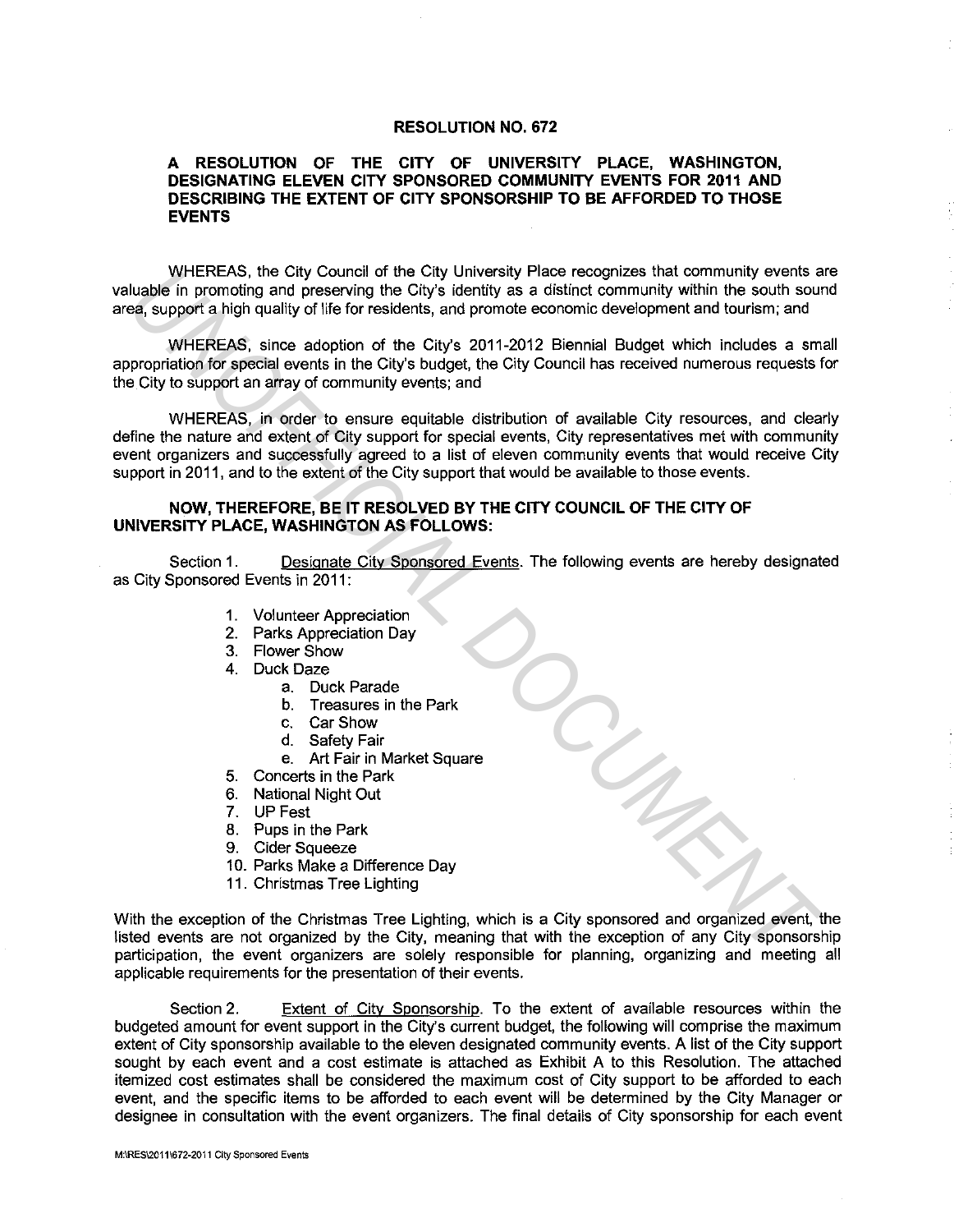and the respective roles and responsibilities of the City and the event organizers will be documented in a Special Event Sponsorship Agreement executed by the City and the event organizers.

- 1. Health- Portable toilets, hand wash stations, garbage disposal
- 2. Traffic Control Public Works and/or Police (when required)
- 3. Security Police for event when required
- 4. Fees Waiving of Facility or Park rental fees
- 5. Insurance Event covered under the City's policy with certain restrictions when required by City's insurer
- 6. Advertising City Web, Reader Board

Section 3. Requests for City Sponsorship of Future Events. This Resolution addresses City sponsorship of community events during the 2011 portion of the 2011-2012 budget biennium. In order to provide for orderly changes or additions to the roster of City sponsored events, the City will in the future develop and adopt a policy for maintaining and adding community events to the sponsored list. Requests for sponsorship in 2012 will be reviewed according to the established policy, and the available remaining budget. 6. Programs by Citys insular Board Section 3. Requests for City Sponsorship of Future Events. This Resolution addresses on a sponsorship of Equilibrical Documents, the City spin profession covide for orderly changes or add

Section 4. Effective Date. This Resolution shall be effective immediately upon adoption.

**ADOPTED BY THE CITY COUNCIL MAY 16, 2011.** 

<u>De flue Klessour</u>

**ATTEST:** 

Emy Genera, City Clerk